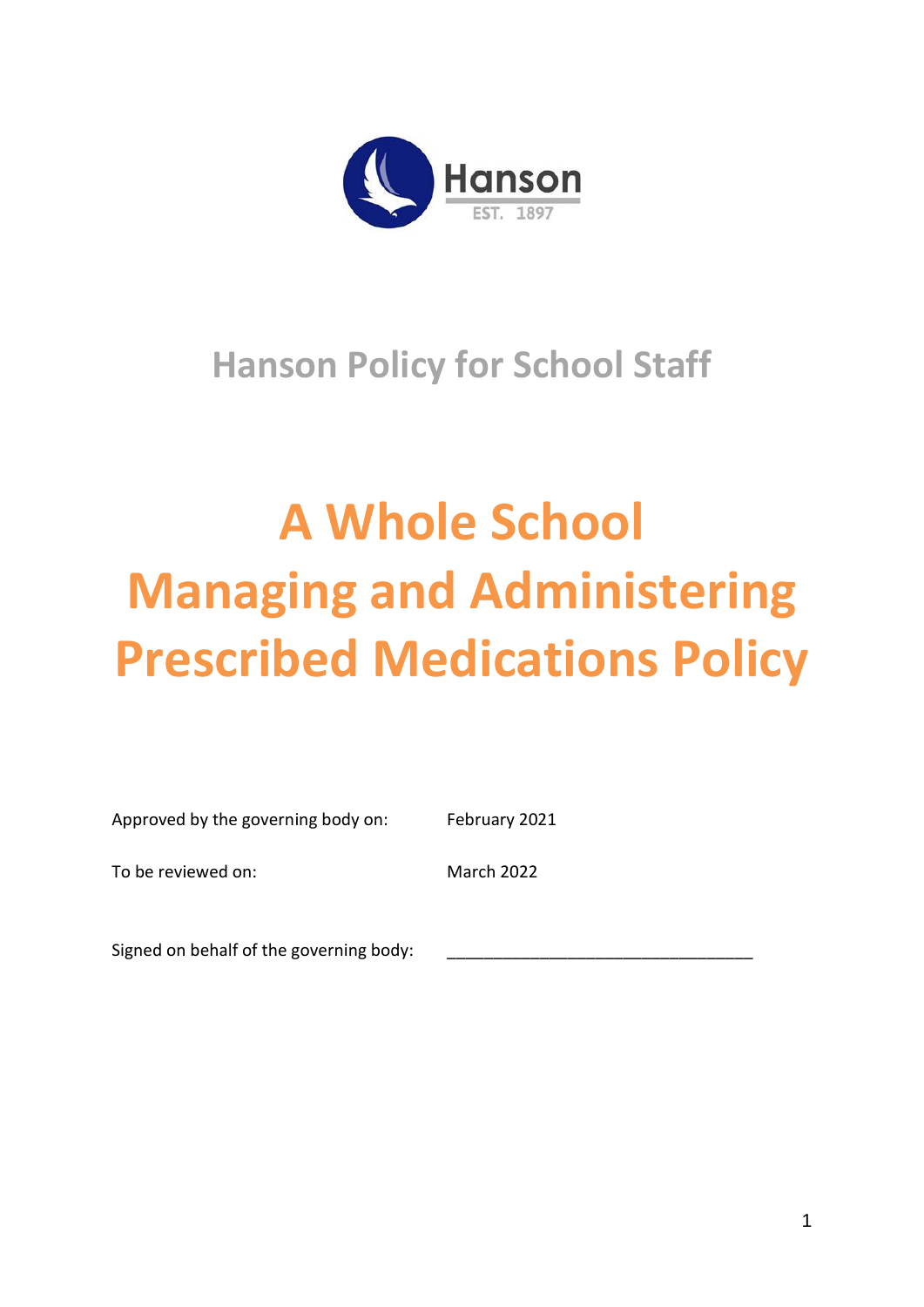

# **Introduction**

Under the Health & Safety at Work Act 1974 the employer is responsible for making sure that all Schools have a Health and Safety Policy. This should include procedures for supporting students with medical needs, including managing and administering prescribed medication.

The Control of Substances Hazardous to Health (COSHH) Regulations requires that no person is placed at risk from the use of any hazardous substances. A medicine is a hazardous substance to those administering the medication and to those who may inadvertently be exposed to it. The Children's Act 1989 authorises people who have care of a child (other than parental responsibility), subject to the provisions of the Act, to do what is reasonable in all the circumstances of the case for the purpose of safeguarding or promoting the child's welfare.

Hanson work under the guidance given within the Disability Discrimination Act (DDA) 1995 and as such, do not discriminate against any disabled person. Any students with medical needs who are also disabled will be protected under this act.

A teacher or other member of staff, who look after students in place of the parent (in loco parentis), must treat and take care of the student as a "*careful parent*" would. If a request is made in relation to a student's medical needs then consideration should be given to whether or not the request is what would be expected of a reasonable parent in the same circumstances.

Most students may need to take medication at some time whilst they are attending Hanson. This managing and administering prescribed medications policy gives clear guidance and will be enhanced by an effective staff management system, which will support individual students with medical needs.

Hanson has a legal duty to make arrangements to ensure that students with medical needs are able to attend the School with as little disruption as possible and Hanson will ensure that this policy and procedures are in place, so that no person is placed at risk from the storage, administration and or disposal of medication.

Unless so directed by the terms of their employment contract, no member of staff should feel compelled to be responsible for the management and administration of prescribed medication, to a student.

#### **Aim**

This policy aims to ensure that:

- All parties are aware of their roles and responsibilities and are clear about the services that are expected of them when dealing with students with regard to managing and administering prescribed medications.
- Students who have short or long term medical needs or who require assistance with managing and administering prescribed medications will have the appropriate assistance, where required, when they are attending Hanson.
- The approach is flexible, responsive and supportive to the medical needs of students, to ensure that they return to their educational studies as soon as possible following an illness or course of medication.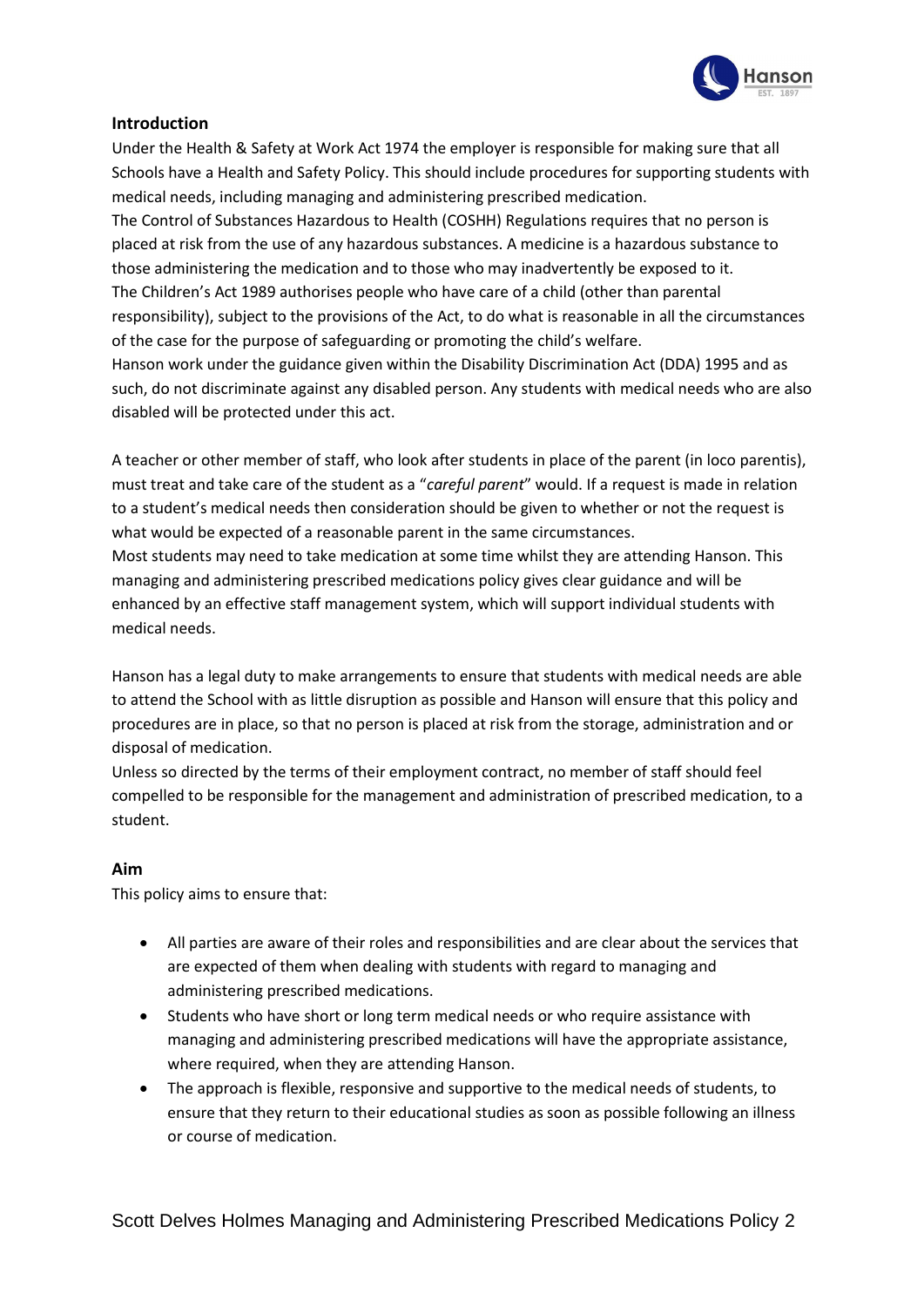

• There is a good working partnership with students, parents/carers, School staff and health professionals to ensure a duty of care.

#### **Policy and Procedures**

In accordance with the Health & Safety at Work Act 1974, schools are required to implement systems of work that will ensure the safety, not only of staff, but also of any other person affected by the School activities. This includes managing and administering and safe storage of prescribed medications.

# **Responsibilities**

Bradford Local Authority has a responsibility to ensure that Hanson has a Health and Safety Policy. Hanson should also have a medication policy which should include procedures for assisting and supporting students with medical needs, including managing and administering prescribed medication.

# **The Governing Body**

The Governing Body should ensure that Hanson has developed its policy to assist students with medical needs and that staff involved with administration of medication have had the appropriate training. The Governing Body must also arrange for staff to have Epi Pen training where this is required.

The Governing Body will take responsibility in principle for managing and administering of prescribed medications during the academic day, in accordance with the Government's and Local Authority policies and guidelines.

The Governing Body recognise that there is a duty of care to all students in attendance at Hanson and will do all that is reasonably practicable to safeguard and promote their welfare.

#### **Headteacher**

The Head Teacher is responsible for implementing the Schools policies and procedures and should ensure that all parents/carers are aware of the policy. Where members of staff volunteer to assist, the Head Teacher must ensure that they receive suitable and sufficient information, instruction and training to be able to undertake this function in a safe and effective manner. This also applies to members of staff who volunteer to be reserves to cover for absences. An up to date record is to be held with all training information contained within.

The Head Teacher should ensure that a written Healthcare Plan for each student with specific medical needs is drawn up in conjunction with the parent/carer and/or General Practitioner (GP)**.**  This is supported by specialist staff within Hanson to ensure all needs are supported and met. Where there is concern that a student's needs may not be met by the school or the parent's/carer's expectations appear unreasonable, the Head Teacher should seek further advice from the student's GP, Bradford Local Authority and other medical advisers. Where the Head Teacher wishes to share information with other staff within the school they should first seek permission from the student's parent/carer, or the student.Parents/carers' culture and religious views should be respected at all times.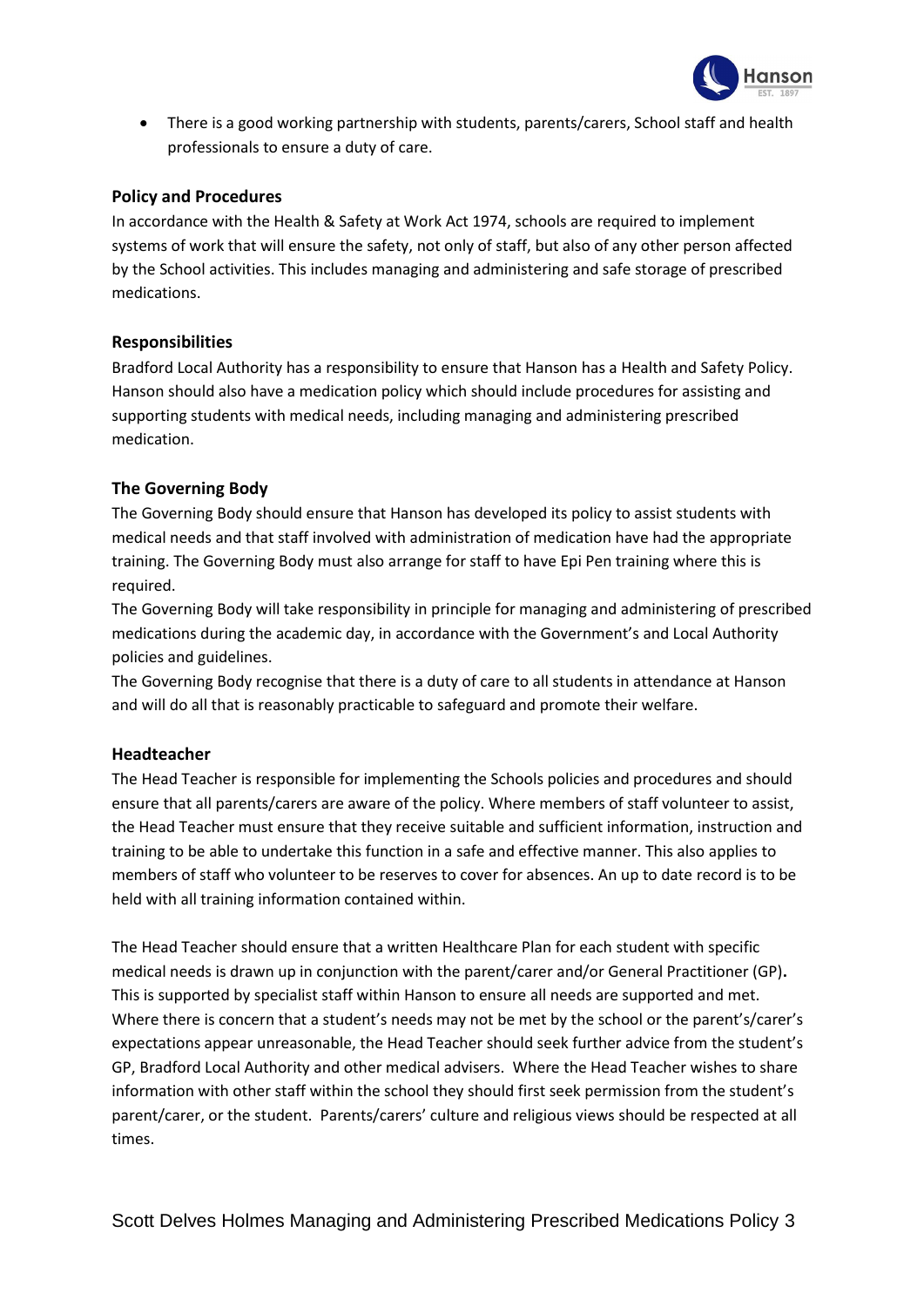

# **Parents/carers**

The prime responsibility for a student's health rests with the parent/carer; they are responsible for making sure their child is well enough to attend Hanson. The parent/carer should provide Hanson with sufficient information about the student's medical condition. This should be undertaken in conjunction with the child's GP or paediatrician, as appropriate. Where a student is acutely unwell it is advised that the parent/carer keeps him/her at home. If a student becomes unwell during the school day, they should be collected as soon as possible. It is vital to have the relevant home and emergency contact telephone numbers held on file. These details must be regularly requested and updated.

# **Staff**

Hanson staff have no legal or contractual duty (except where this is stated in the job description) to administer medicines to students or to supervise them taking medication. For those who volunteer, the Governing Body fully indemnifies all staff against claims for any alleged negligence, provided they are acting within their conditions of service and following government guidelines. A member of staff who has a student with medical needs in his/her class should understand the nature of the condition and when and where that student may require additional attention. In particular, staff should be aware if any emergency is likely to occur and what measures they should take if one does. These measures should be in writing, in the Healthcare Plan and be readily accessible to staff. Other school staff, such as lunchtime assistants or support staff who may at certain times be responsible for students with medical conditions should be provided with sufficient information, support and advice. Information and advice should also be provided to the Schools First Aiders if the student's medical condition has implications for any first aid treatment which may be given.

#### **Transport Escorts**

It should not be necessary, in normal circumstances, for escorts to be trained to administer any form of medication. Where Hanson transports students with medical needs to and from the school and escorts supervise them, the escorts should be provided with suitable and sufficient information in respect of the medical conditions and medications of the students in their care. This information should be provided in consultation with the Head Teacher and the student's parent/carers.

# **Staff Training**

Nominated staff, qualified First Aiders, Administration Staff and Teaching Assistants who may volunteer their services for specific duties are to be given appropriate training to manage and administer prescribed medication. An up to date staff training record is to be kept as specified by Hanson with all relevant training undertaken recorded for each individual. All staff will also be offered training in areas where a student has a specific illness:

- Epi Pen Administration
- Diabetes
- Asthma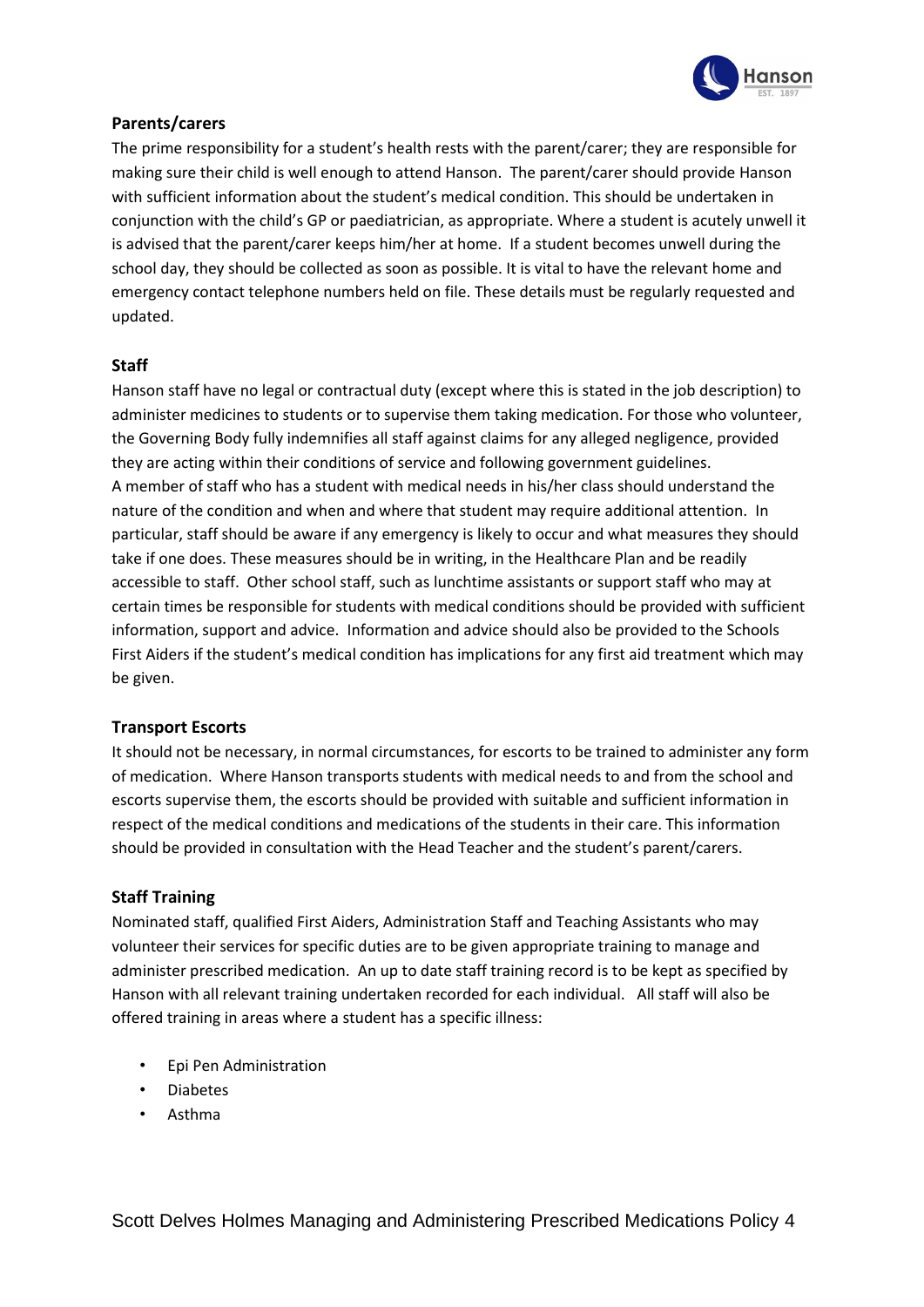

# **Record of Student Details**

On admission of a student to Hanson, all parents/carers will be required to provide information giving full details of:

- The named student's medical condition(s)
- Any known allergies
- Regular medication taken (type/amount/frequency)
- Emergency contact numbers
- Name of family doctor
- Any special instructions/requirements

Parents will be reminded to update these records with at least one reminder letter home each Academic year. Records of student's details are to be held on file.

#### **Administration of Medication**

Under no circumstances should any person employed by Hanson administer medication if they have not received requisite training or authorisation from the Head Teacher. If a student is at severe risk because their medication cannot be given the Head Teacher must ensure that there are suitable emergency arrangements in place.

#### **Short-Term Medical Needs**

Medicines should only be taken into Hanson when essential; e.g. where it would be detrimental to a student's health if the medicine was not administered during the academic day. It is recognised that it may be necessary at times for a student to take medication to minimise absence. Where this happens it is advised the parent/carer request that the prescription is such that the student does not need to take any medication whilst in school e.g. a dose frequency of three times per day rather than four times per day dose. Medicines must be provided in an original container (as dispensed by the pharmacist) and include the prescriber's instructions for administration. Prescribers should be encouraged to provide two prescriptions for a student's medication, where appropriate and practicable: one for home and one for use when at Hanson.

Any medication brought into school must be clearly marked with the name of the student and the recommended dosage. It must be kept secure, unless there are valid reasons for the student to keep that medication with them (e.g. asthma inhaler).

#### **Long-Term Medical Needs**

Each case will be determined, only after discussion with the parent/carer and a doctor, if applicable. School must have sufficient information about the medical condition of any student with long-term medical needs and parents are responsible for ensuring this information is shared. The parent/carer should supply such information either prior to a student attending the School or as soon as the condition becomes known. Hanson will allow students who can be trusted to administer and manage their own medication, however parents/carers must give their written consent and the student should be supervised when taking the medication.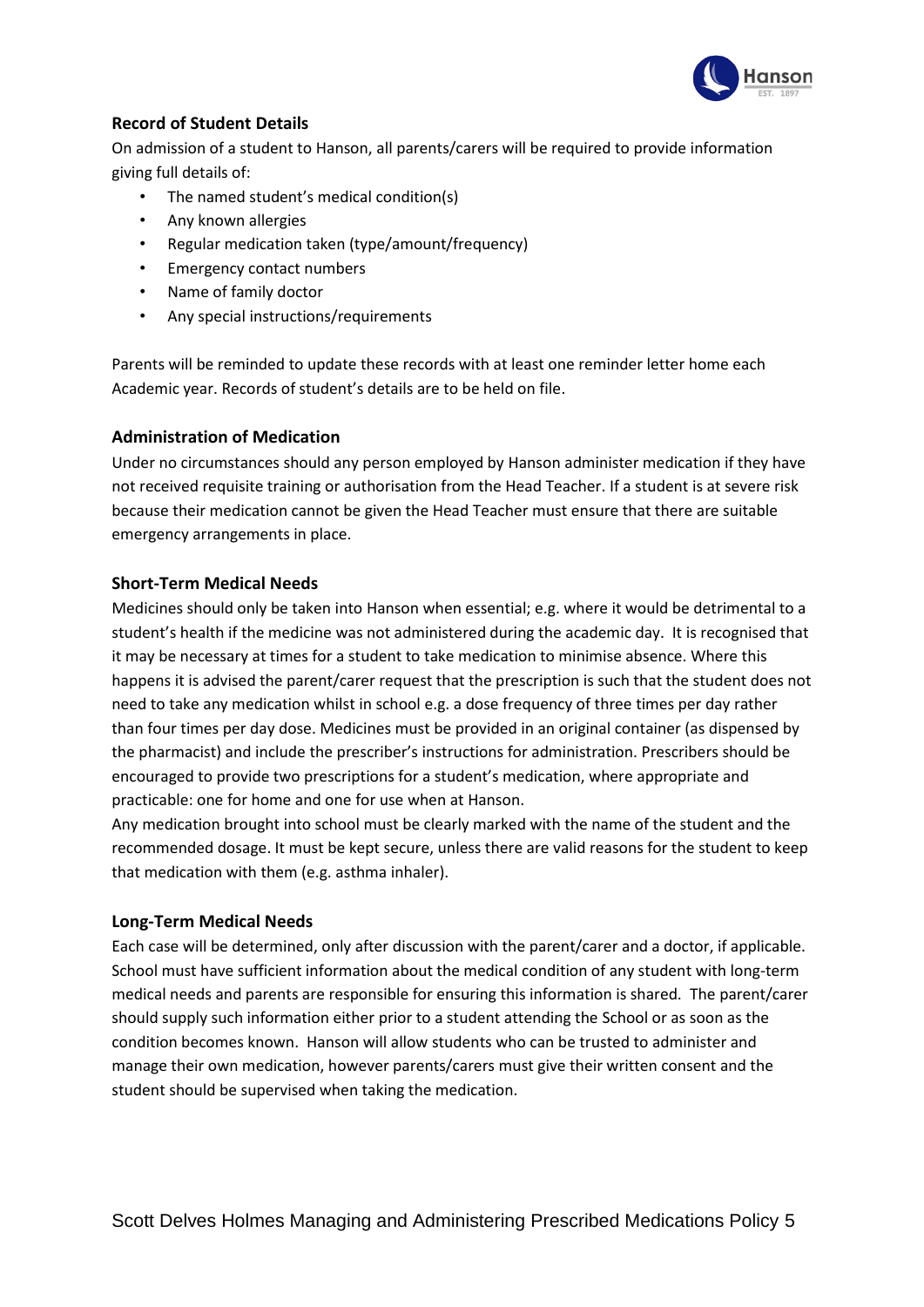

#### **Non-Prescription Medicines**

Hanson will only allow medications onto the premises that have been prescribed by a doctor, dentist, nurse prescriber or pharmacist prescriber. School will not enter into an agreement to administer non-prescribed medicines on a regular basis. Staff should never give a non-prescribed medicine to a student unless there is a specific prior written permission from the parents/carers. Such written consent will need to state the medicine and the dose to be taken. The parent/carer should supply the medicine in the original packaging. Where the Head Teacher agrees for staff to administer a non-prescribed medicine, it must be in accordance with this policy. The Head Teacher must set out the circumstances under which staff may administer non-prescribed medicines. Where non-prescription medicine has been given, a strict system must be in place to ensure that a record is made of who received the medicine, what dose was given, who gave the medicine and when. A written note should also be sent to the student's parent/carer on the same day the medicine is given. It should inform them that a specified non-prescription medicine has been given, at what time and at what dose. The student must be supervised whilst he/she takes any nonprescription medicine. If a student suffers regularly from frequent or acute pain, the parents/carer should be encouraged to refer the matter to the student's GP. No student under the age of 16 should be given aspirin or medicines containing ibuprofen unless prescribed by a doctor, or without their parent/carer's written consent.

The UK Medicines Control Agency has recommended that children under 16 should not be given aspirin, because of its links with Reye's syndrome, the rare but potentially fatal disorder found almost exclusively in children and adolescents. The use of aspirin by children under 12 has been banned in the United Kingdom since 1986, and the Committee on Safety of Medicines warned that it should also be avoided in children up to 15 if they were feverish.

#### **Self-Management**

Hanson encourages students to take control of their medication and illness from a young age. The ages that students are able to take control of their medicines varies enormously. It should however be considered that in some circumstances a young person might not ever mature enough to take medical responsibility for themselves whilst at Hanson. As young people grow, develop and mature they should be encouraged to participate in decisions about their medications and to take responsibility for them. Where students are prescribed controlled drugs, staff will need to be aware that these are to be kept in safe custody. Students should be able to access these for selfmedication, if it is agreed that it is appropriate.

# **Refusal to Take Medicine**

No person can be forced to take medicine should they refuse. If a student refuses to take medicine, and the information provided by the student's parent/carer and/or GP suggests that the student is at great risk if they do not take their medication, the parents should be contacted immediately. If a parent cannot be contacted, medical advice and/or a call to the emergency services should be made. Where the information provided indicates that the student will not be at great risk if they do not take their medication, but the parent/carer has informed the school that their child should receive their medication, the parent/carer should be contacted as soon as possible.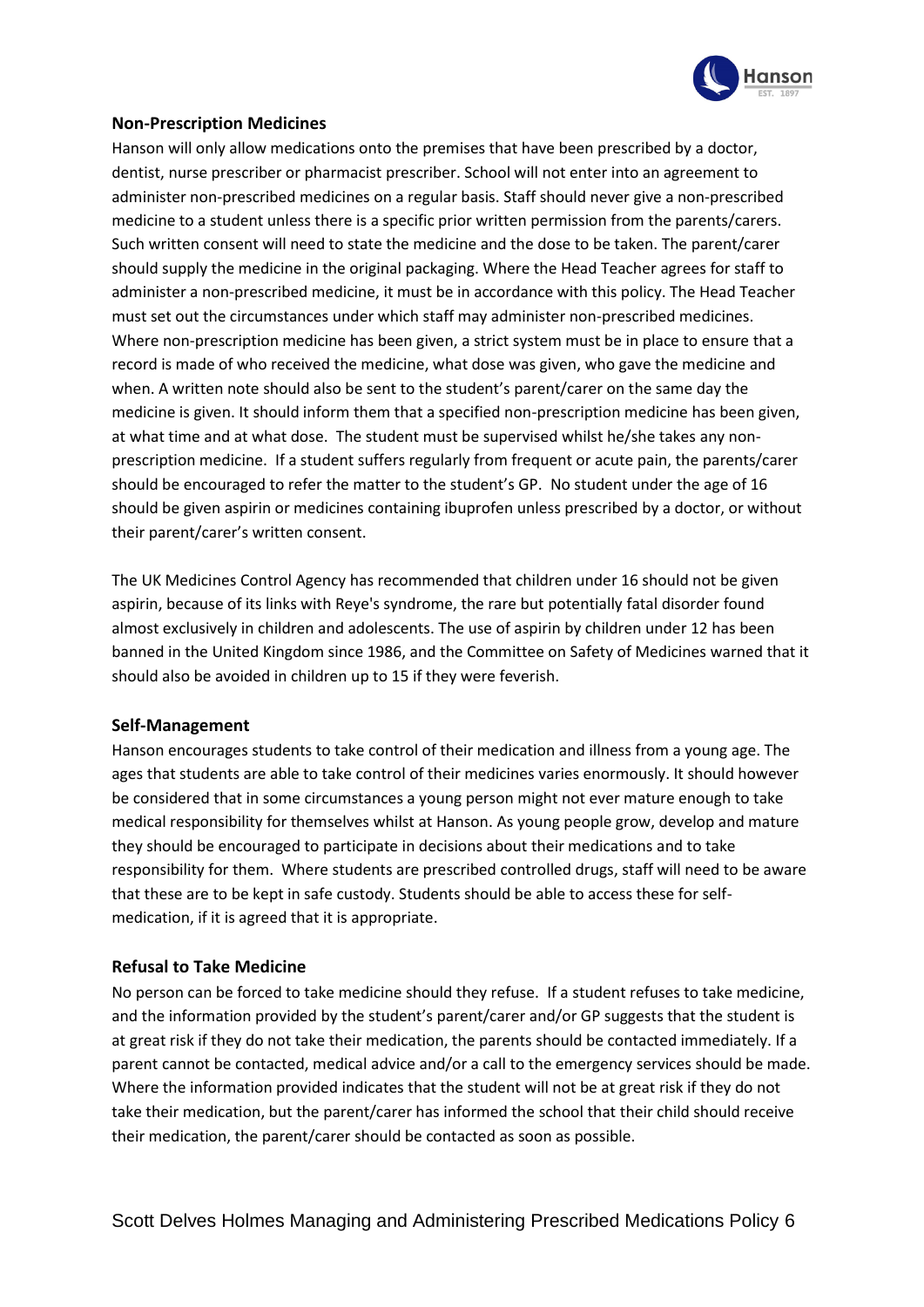

Parents/carers should be communicated with directly and not via a note sent home with the student. Records of the conversations should be kept should the school wish to follow this up with a letter.

### **Parental Requests to Administer Medication**

Any requests for medicine to be administered must come from the parent/carer in writing. A signed, dated and completed parental agreement form must be submitted. Medication will not be administered to any student unless this form is completed correctly and the medicines concerned have been handed over to the designated member of staff within the school.

The medication must be in a container as prescribed by the doctor and must have the students name together with clear instructions. Medications should generally be administered during break times unless unavoidable.

Any member of staff administering medicine should check:

- the students name
- that there are written instructions provided by the parent or doctor
- the prescribed dose and the expiry date of the medicine

If there is any doubt about these details or they are not provided, then medication should not be given until the full details are known. Medication should not be administered until full information is provided. Hanson staff should never accept medicines that have been removed from their original container or make changes to dosages on parental instruction.

#### **Headteacher's Agreement to Administer Medication**

Confirmation of the Headteachers Agreement to administer medicine should be duly signed off by the Headteacher or Senior Leader responsible for the Year Group (as required) and is to be filed as required, for reference.

#### **Pain Relievers**

The School staff will administer pain relief, if the parent has sent pain relief in with the student giving permission to administer medication such as paracetamol, as/when required. Any pain reliever medication will be kept in a secure medicine cupboard with the students name clearly labelled on it.

#### **Record of Medicines Administered to Individual Students**

Up to date records are to be maintained by staff on every occasion after a student has been administered his/her medication. These records are to be held as designated by the school.

#### **Records**

A file labelled "Managing and Administering Prescribed Medications" is to be held at school, along with all student medication and any completed Policy Medical Forms for ease of reference and in the event of any emergency. The file will record all of the relevant details for the student's condition or medication to be administered, on the appropriate Policy Medical Form as provided within this policy.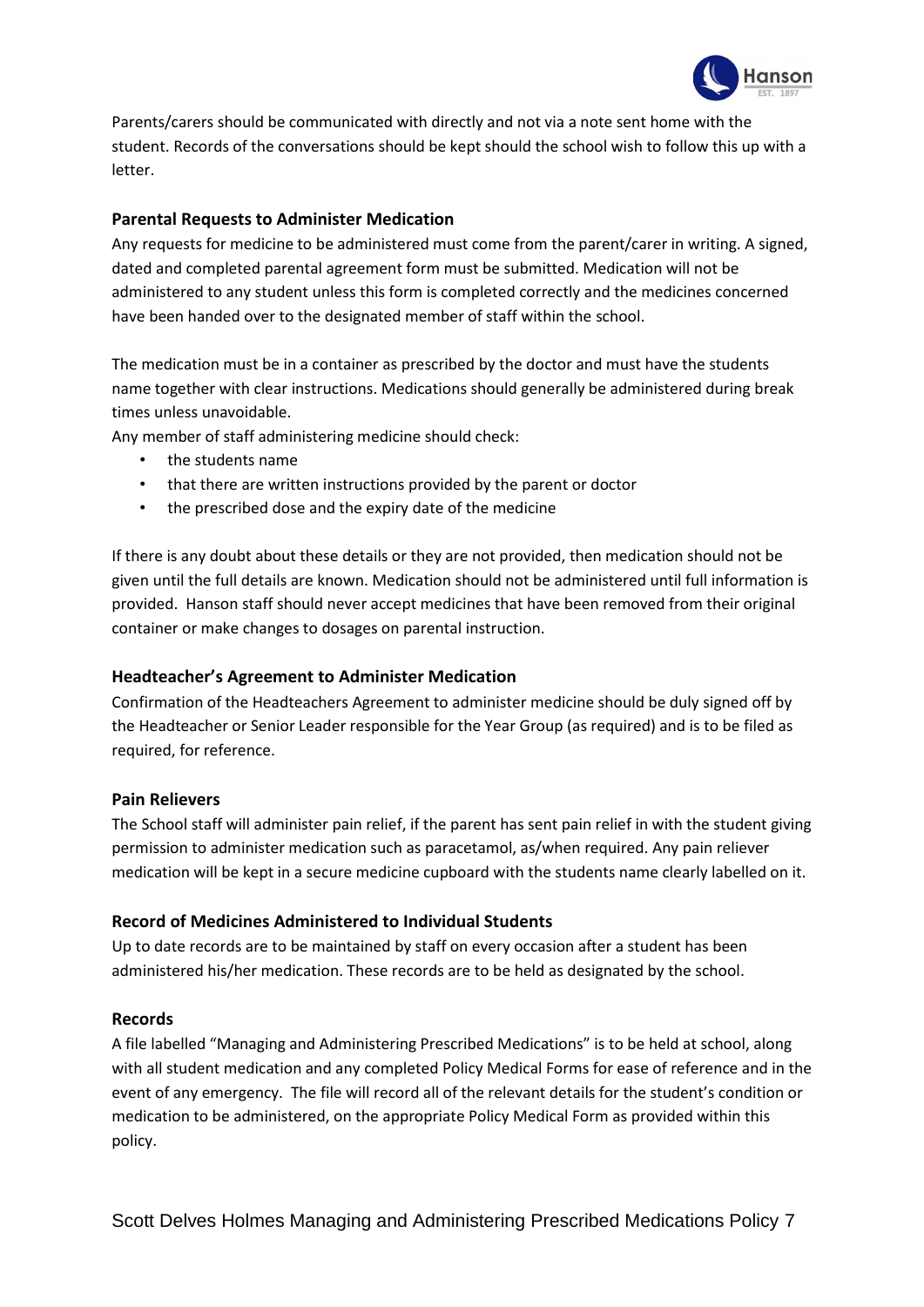

# **Clinical Decisions**

In the absence of any guidance from a medical professional it is not advised that any member of school staff makes a clinical decision with regard to the needs of a student unless in extreme circumstances. Any instructions given to Hanson in relation to a student's medical requirements should be specific and clear enough to avoid the need of requiring Hanson staff to make any judgment about what medication to administer. If necessary, Hanson will arrange a multi-agency meeting with appropriate health care professionals where clear instructions can be obtained and a student risk assessment can be agreed. If a student's medical needs are such that the dosage or method of administration of any medication might vary depending on other factors, Hanson should be provided with explanatory charts, diagrams or other printed guidance wherever possible. If any medical problems arise which are not covered by a student's Healthcare plan, or any instances where the details on the Health Care plan are found to be unclear, the school should contact the student's parent/carer, or seek medical advice, before taking any further action unless doing so would put the student at risk.

#### **Student Privacy**

Where invasive or intimate treatments are required then the person carrying out such a treatment should be of the same gender as the student receiving the treatment. One additional adult should be present whilst the treatment is carried out unless intimate care procedures indicate otherwise. Those persons who volunteer to provide intimate or invasive treatments must be suitably trained. Where invasive or intimate treatments are required but no member of staff volunteers to provide it, the Head Teacher and parents/carers must respect the staff's wishes not to do so, and not put any pressure on them to assist in such treatment.

#### **Epi pens and Asthma Inhalers**

Children and adults who have a sudden and severe allergic reaction to a foodstuff; insect bite or other external irritant may become ill quickly. Epi pens are considered to be a risk free treatment. If staff are correctly trained to administer the Epi pen they are a one shot injection that cannot do any harm and at the worst they have no effect. Schools are expected to have some provision for the emergency treatment of anaphylaxis. First aid treatment can include the appropriate use of Epi pens. Staff may volunteer to attend Epi pen training to enable them to administer treatment if needed. If staff are not prepared to administer Epi pens this needs to be made clear to parents/ carers of individuals involved.

Epi pens are to be stored in a dry area which has a constant temperature, they are fragile to handle and can become ineffective if they are knocked or become too cold.

Where possible a minimum of two Epi pens should be kept on site in the event that one fails. The "use by" date of each Epi pen should also be monitored to ensure they are within the effective date for use. Out of date Epi pens should be replaced as soon as practicable. It is important that the parent/carer inform Hanson if a student requires an Epi pen or inhaler. Older students are able to self-administer their own medication and parents/carers should be part of this process.

The designated member of staff for Hanson is to hold a register of student's names of who have been diagnosed with suffering from Asthma, the severity of it, the type of inhaler to be used,

Scott Delves Holmes Managing and Administering Prescribed Medications Policy 8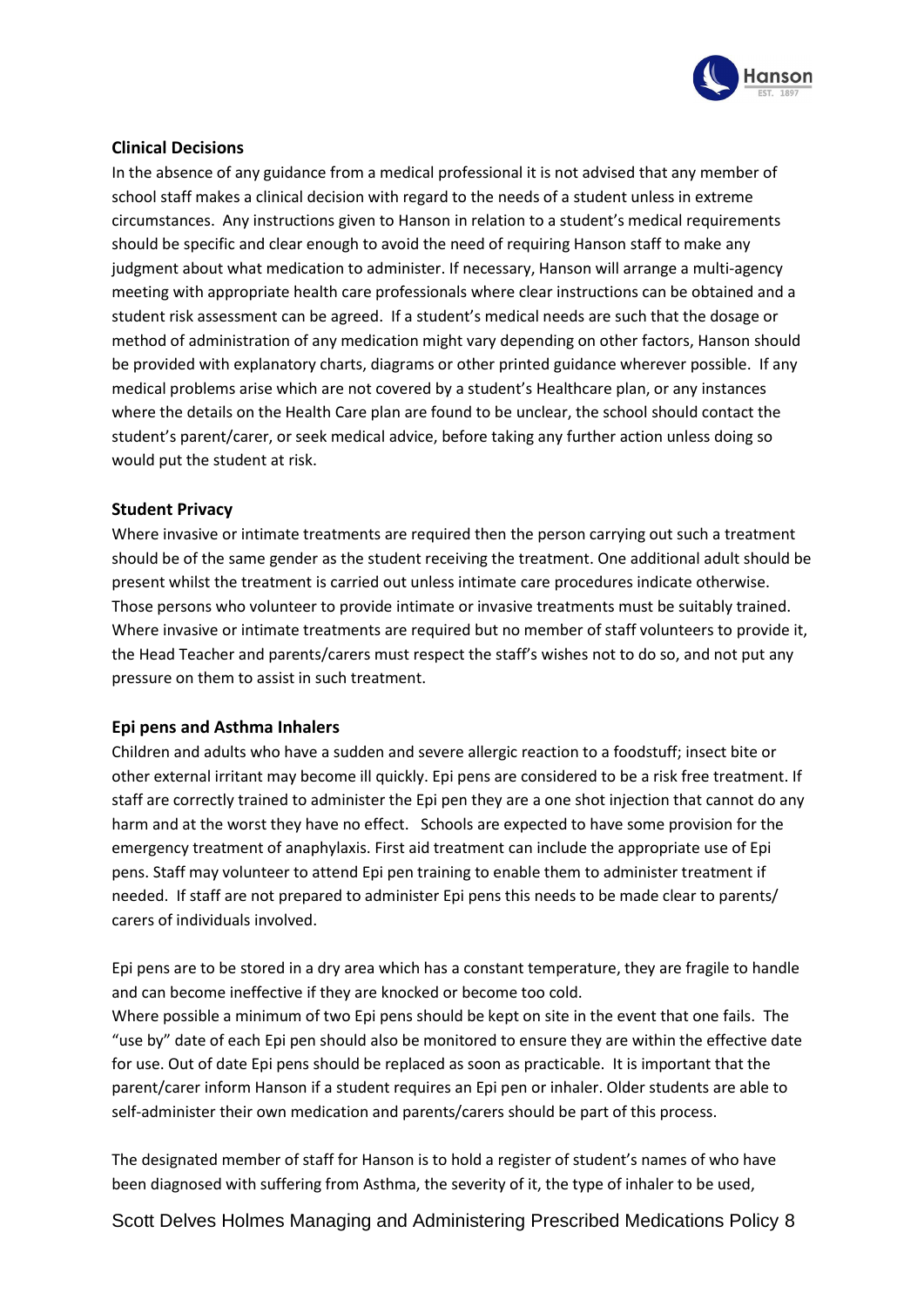

whether it is to be administered by staff or can be self-administered. Inhalers for younger students who are unable to administer their own medication should be kept in a safe place and labelled in the same manner as any other medication. In the case of an asthma attack the inhaler would need to be administered urgently so Hanson must have an emergency procedure in place so that all staff are aware of the location of all inhalers. The storage of inhalers needs to be well managed and the distance between where the student is situated and where the inhalers are stored must also be considered. Parents/carers should request an extra inhaler from their family doctor so that this can be left at school. Hanson must not allow inhalers for one student to be used by another and must only allow inhalers to be used by the student it is prescribed for.

#### **Healthcare Plans**

Hanson must ensure that each student with medical needs receives the appropriate support, and that all persons who may come into contact with the student have access to sufficient information. A Healthcare plan should give details of the student's condition, daily care requirements, emergency action to take and when to take it, who is responsible in an emergency including reserves and any follow up care that may be needed. Healthcare plans are to be held as designated by each individual School. Input into the Healthcare plan should be sought from everyone with whom the student is likely to have contact with, and who have agreed to administer prescribed medication. The Healthcare plan should be provided to all staff that will have contact with the student including, lunchtime supervisory assistants. As the medical information contained within the Healthcare plan is confidential, the level of information provided to various staff should be carefully planned. The Healthcare plan should also identify what particular training needs will be required for anyone volunteering to administer prescribed medication. The Healthcare plan should reflect not only the physical needs of the student but the emotional needs as well. However, the Head Teacher should be cautious in making value judgments about any medication prescribed, even though the student may appear to be unable to cope with taking his/her medicine. In those instances the Head Teacher will need to discuss his/her concerns with the student's parent/carers and/or healthcare professionals. The Healthcare plan should always identify what action should be taken in the event of an unexpected injury/emergency. If a student who accesses medication in school requires hospital or clinical treatment as a result of some incident, the Healthcare plan and the medication must be taken with them to hospital, or ensure that the parent/carer takes them. This is to be noted in the Healthcare plan.

#### **School Trips and Sporting Activities**

Students with medical needs should be encouraged to participate in extracurricular activities and trips as long as the safety of the student, other students and/or staff is not placed at significant risk. Hanson may take additional measures for outside visits for students with medical needs. This may include:

- additional staff supervision
- adaptations for bus or coach seats and entrances
- provision of secure cool-bags to store medicine
- provision of properly labelled single dose sets
- copies of the student Healthcare plans in the event of an emergency referral
- copies of completed Medical Forms (as required)

Scott Delves Holmes Managing and Administering Prescribed Medications Policy 9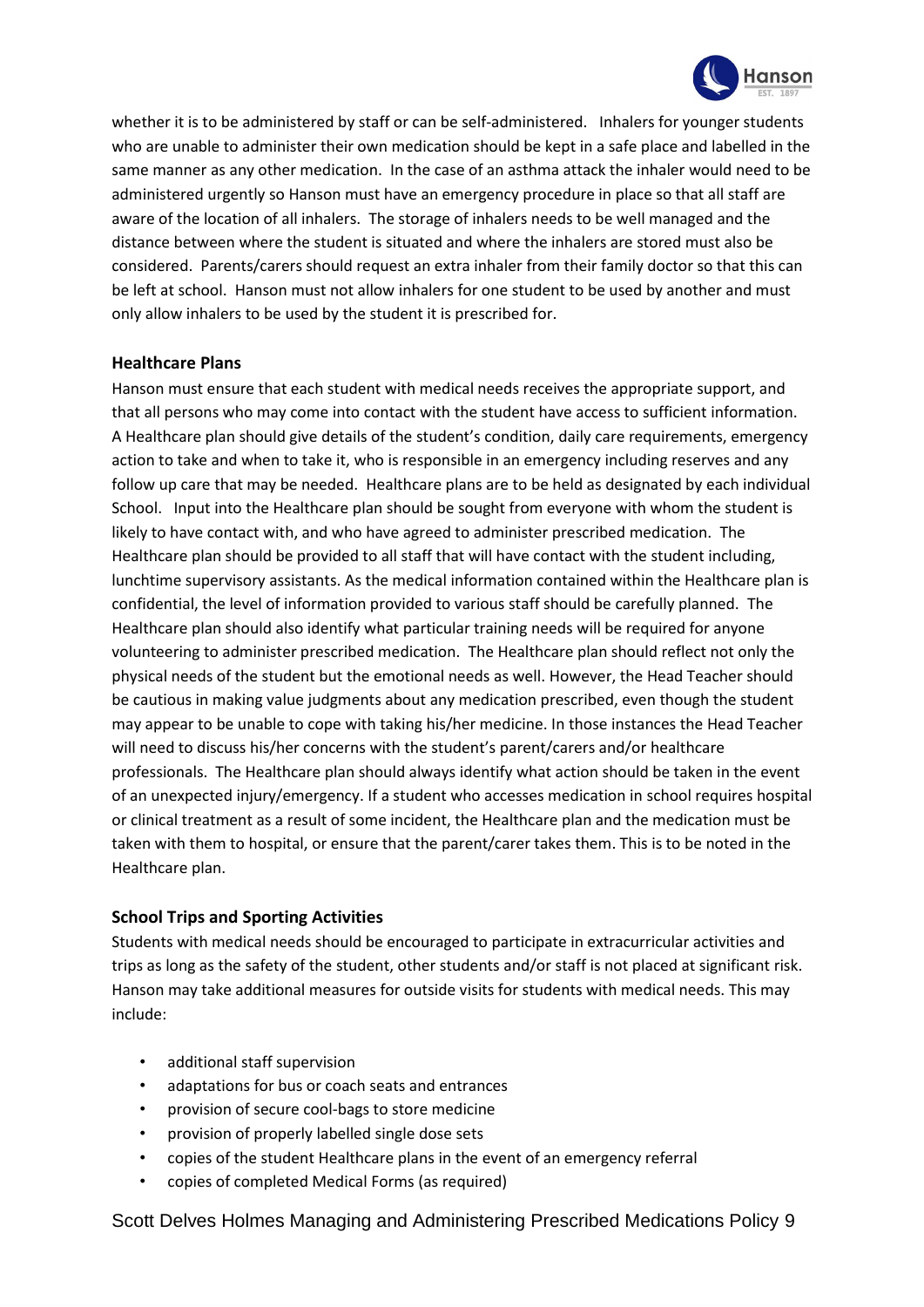

• copies of blank Medical Forms for completion (as required)

When planning trips and extracurricular activities which will include a student with medical needs, all staff supervising the trip should be made aware of any additional requirements that the student may need and any emergency procedures that may be required (unless the parent/carer does not give their prior consent to do this). This is to be covered in the event Evolve Risk Assessment and can also be in a person specific Risk Assessment where necessary. The location to be visited should be made aware that student(s) with medical needs are included in the party, if this is practicable and if the parents have consented. If a student's medical condition could be aggravated by the location being visited they should not be permitted to go. If there is any doubt regarding the activity, Hanson should discuss the activity with the parent/carer and also, if necessary, seek medical advice. Some students will need to take precautionary measures prior to and/or during exercise and may need immediate access to medication afterwards.

Any members of staff supervising students involved in Physical Education and sporting activities must be aware of the relevant medical conditions and emergency procedures for any student with a medical condition who is participating in the lesson or activity. For extracurricular activity or after hour physical education lessons, where a student with a medical need is participating, the level of supervision should be assessed, and it may need to be increased.

#### **Storage and Administration of Medicines**

Medicines may cause harm to anyone for whom they were not prescribed. They may also be harmful for the person for whom they were prescribed if that person takes an incorrect dose. Some medicines are poisons; others can become poisons when they react with other substances. Where a medicine may be thought to be non-toxic or non-poisonous, it should still be classed as being toxic to avoid any confusion. Staff are required to assess the risks presented by a hazardous substance to any person who may come into contact with it. Then, having assessed the risk, they should determine the method or methods by which that risk may be removed, reduced or controlled. The primary consideration is to eliminate the risk completely. This may be done by not allowing medicines into school and, for example, requiring students to be placed on three time's daily doses rather than four times daily doses, if appropriate. If the hazardous substance cannot be eliminated from the school, the next requirement is to substitute it for a less hazardous substance if one exists. If there is no means of eliminating or substituting the hazardous substance, controls to reduce any risk of harm to the lowest level that is possible should be implemented.

All controlled drugs must be kept in an approved lockable receptacle. This must be locked at all times except when being accessed for the administration of medication for the named recipient. Lockable receptacles should be, where possible:

- Of robust construction
- Made of steel
- Securely bolted to the floor or wall
- Kept in a room or building that is alarm protected.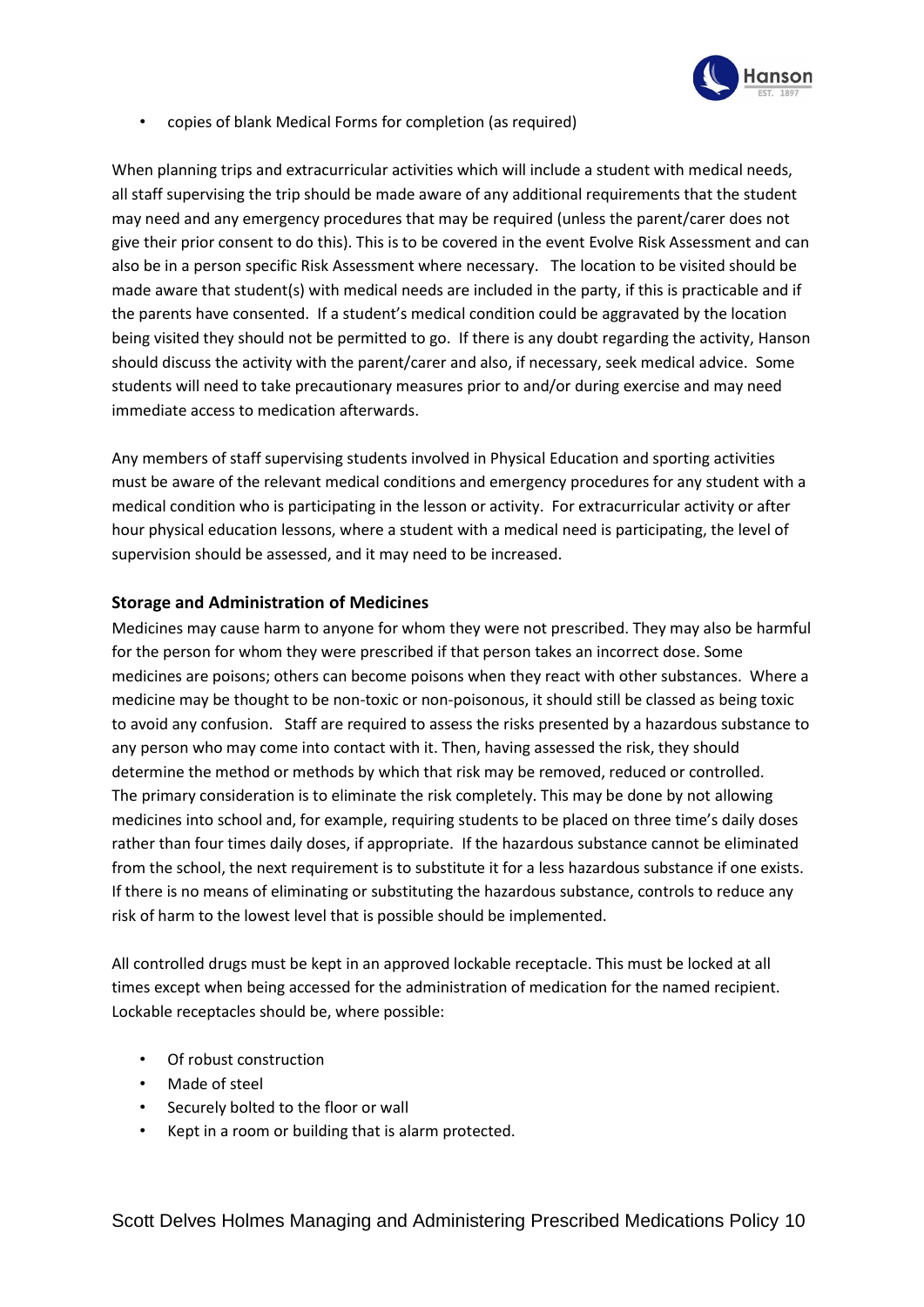

It is recommended that it is locked by a key and or a combination lock together. This will allow for a master key to be fastened to the inside of the receptacle and only the nominated member of staff to have the combination code to unlock in an emergency. The integrity of using only a combination lock cannot be guaranteed. Keys should be kept to a minimum and only held by individuals who have legitimate authority to access the medicine cabinet. They should never be given to an unauthorised person, left on hooks, in desks or out on display. The Head Teacher is to nominate a responsible person for making sure that all medicines and medications are secure and safe at all times. It is important to ensure that:

- Large volumes of medicines should not be stored. Staff should only store, supervise and administer medicine that has been prescribed for an individual student.
- Medicines should be stored strictly in accordance with product instructions.
- Students should know where their own medicines are stored and who holds the key.
- All emergency medicines, such as asthma inhalers and adrenaline pens, should be readily available to students and should not be locked away.
- Few medicines need to be refrigerated. These can be kept in a refrigerator with food but they must be in an air tight container and clearly labelled.
- There should be restricted access to a refrigerator holding the medication.
- When the room holding the refrigerated medication is not occupied, depending on the risk assessment undertaken by the Head Teacher, the room or the fridge should be locked so that access is denied to everyone except those authorised by the Head Teacher.
- Medicine should be stored in original containers which are labelled with:
	- The name of the person for whom the medicine is prescribed
	- The name and constituents (if known) of the medicine
	- The prescribed dose
	- The time the prescribed dose is to be taken
	- Who to contact in an emergency
	- The expiry date of the medicine
	- The name of the person or organisation responsible for prescribing the medicine
	- the likely side effects for the person taking the medicine (e.g. harmful or toxic if swallowed, harmful by inhalation, harmful if in contact with the skin or eyes).

(It may not always be possible to get all the above information from the original container. If this is so, the pharmacy supplying the medicine or the pharmacy department of the local NHS Trust may be of assistance).

Some medicines can have serious ill health effects on those giving the medicine, produce harmful vapours, some can be corrosive or produce dermatitis; some can sensitise those giving the medicine, some people may already be sensitive to the medication, particularly those who suffer from eczema or asthma. Staff who volunteer to administer prescribed medications which have been assessed as being a sensitiser should be asked if they have respiratory or skin problems. If they have, the Head Teacher should seek an alternative volunteer. Volunteers should be provided with suitable personal protection such as disposable gloves, face mask. Should a volunteer become sensitised to a particular medication they should cease to administer it and again the Head Teacher should seek an alternative volunteer. Such reactions, however, are rare.

Scott Delves Holmes Managing and Administering Prescribed Medications Policy 11